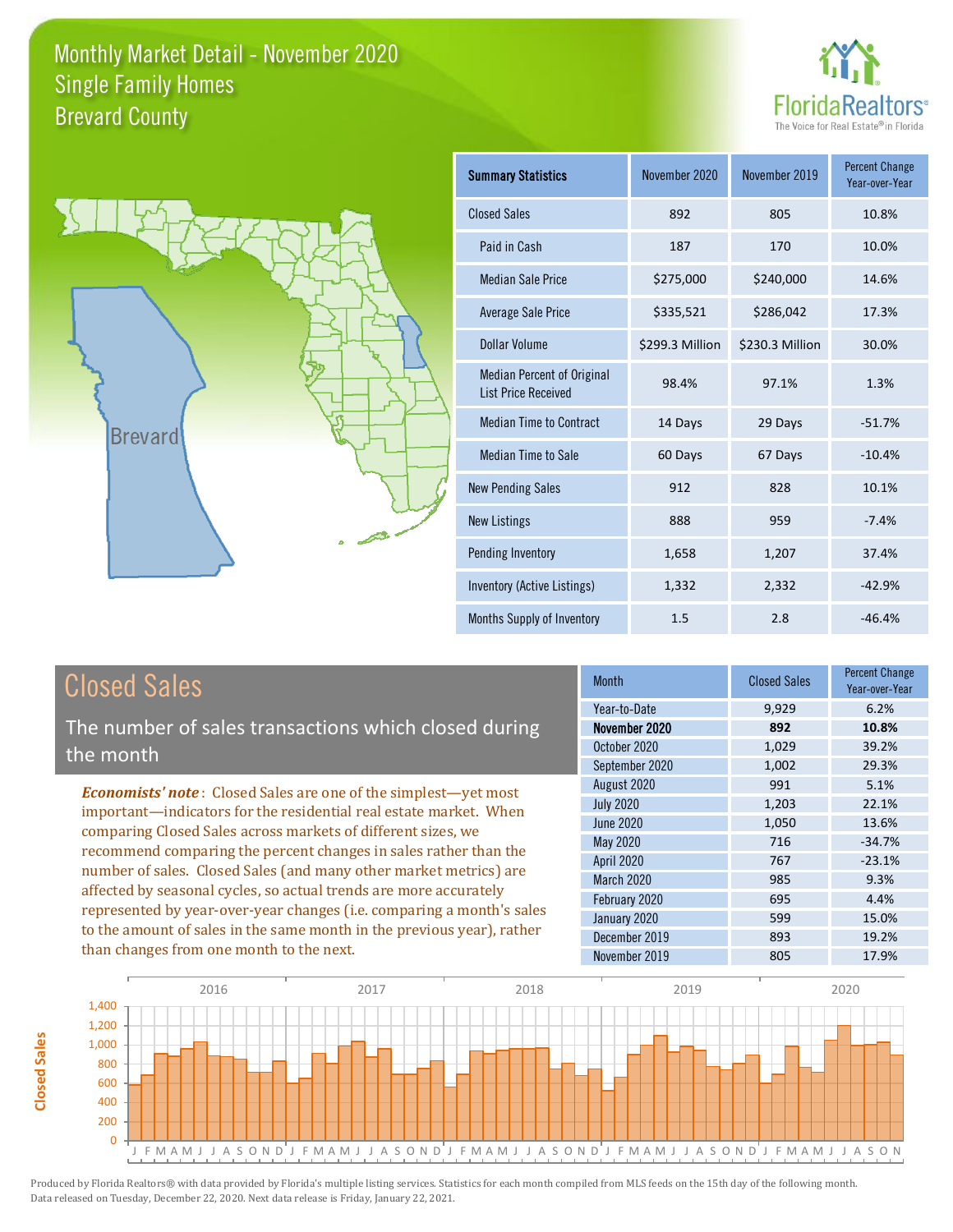this statistic should be interpreted with care.



165 9.3%

| Cash Sales                                                                     | <b>Month</b>      | <b>Cash Sales</b> | <b>Percent Change</b><br>Year-over-Year |
|--------------------------------------------------------------------------------|-------------------|-------------------|-----------------------------------------|
|                                                                                | Year-to-Date      | 1,862             | $-7.6%$                                 |
| The number of Closed Sales during the month in which                           | November 2020     | 187               | 10.0%                                   |
| buyers exclusively paid in cash                                                | October 2020      | 186               | 14.8%                                   |
|                                                                                | September 2020    | 198               | 28.6%                                   |
|                                                                                | August 2020       | 181               | $-8.1%$                                 |
|                                                                                | <b>July 2020</b>  | 218               | 6.9%                                    |
| <b>Economists' note:</b> Cash Sales can be a useful indicator of the extent to | June 2020         | 172               | $-1.7%$                                 |
| which investors are participating in the market. Why? Investors are            | May 2020          | 123               | $-46.3%$                                |
| far more likely to have the funds to purchase a home available up front,       | <b>April 2020</b> | 103               | $-50.5%$                                |
| whereas the typical homebuyer requires a mortgage or some other                | <b>March 2020</b> | 183               | $-2.1%$                                 |
| form of financing. There are, of course, many possible exceptions, so          | February 2020     | 146               | $-18.4%$                                |



## Cash Sales as a Percentage of Closed Sales

The percentage of Closed Sales during the month which were Cash Sales

*Economists' note* : This statistic is simply another way of viewing Cash Sales. The remaining percentages of Closed Sales (i.e. those not paid fully in cash) each month involved some sort of financing, such as mortgages, owner/seller financing, assumed loans, etc.

| Month             | <b>Percent of Closed</b><br>Sales Paid in Cash | <b>Percent Change</b><br>Year-over-Year |
|-------------------|------------------------------------------------|-----------------------------------------|
| Year-to-Date      | 18.8%                                          | $-13.0%$                                |
| November 2020     | 21.0%                                          | $-0.5%$                                 |
| October 2020      | 18.1%                                          | $-17.4%$                                |
| September 2020    | 19.8%                                          | $-0.5%$                                 |
| August 2020       | 18.3%                                          | $-12.4%$                                |
| <b>July 2020</b>  | 18.1%                                          | $-12.6%$                                |
| June 2020         | 16.4%                                          | $-13.2%$                                |
| <b>May 2020</b>   | 17.2%                                          | $-17.7%$                                |
| <b>April 2020</b> | 13.4%                                          | $-35.6%$                                |
| <b>March 2020</b> | 18.6%                                          | $-10.6%$                                |
| February 2020     | 21.0%                                          | $-21.9%$                                |
| January 2020      | 27.5%                                          | $-5.2%$                                 |
| December 2019     | 18.8%                                          | $-20.0%$                                |
| November 2019     | 21.1%                                          | $-4.1%$                                 |

December 2019 168 -4.5%

January 2020

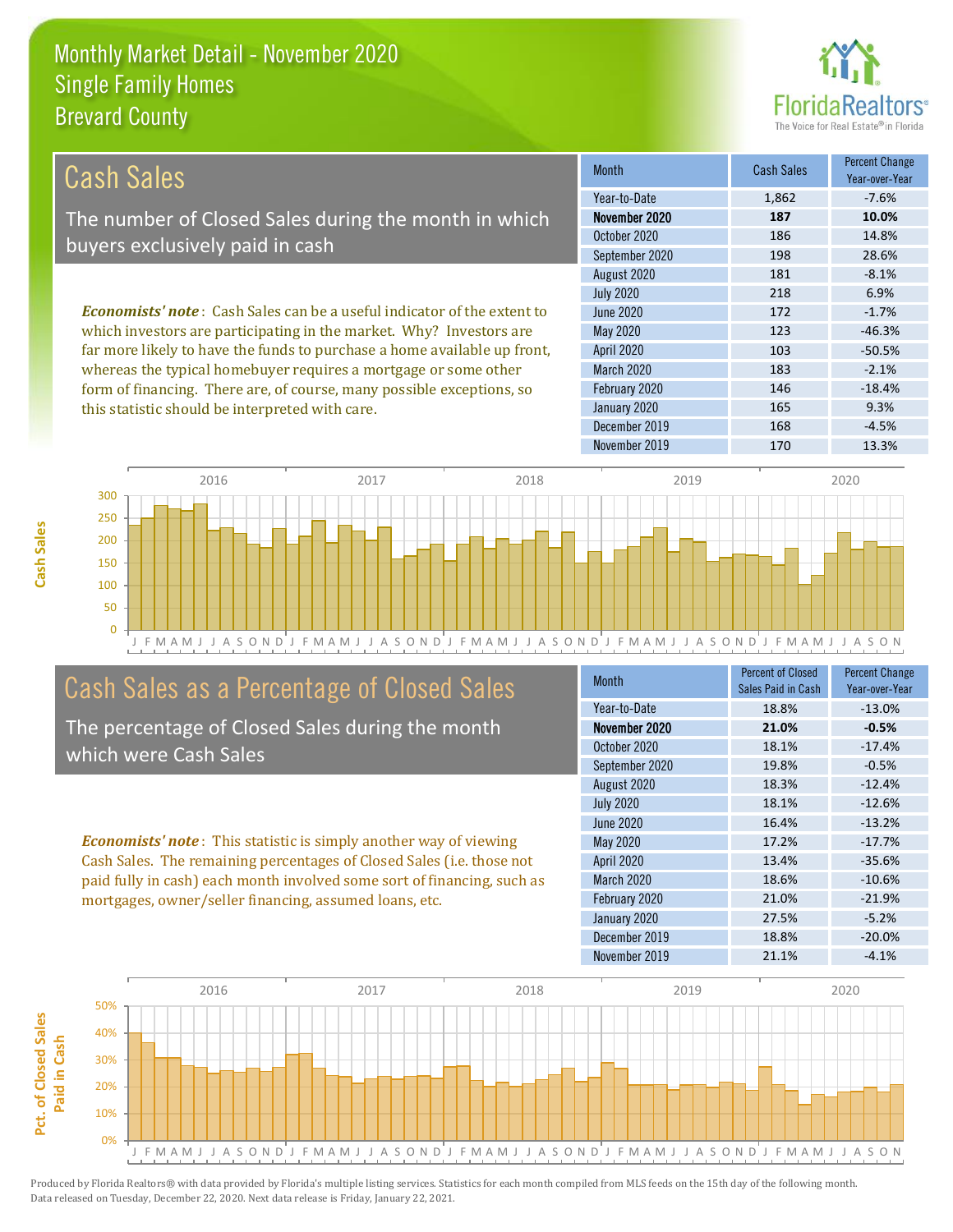

## Median Sale Price

The median sale price reported for the month (i.e. 50% of sales were above and 50% of sales were below)

*Economists' note* : Median Sale Price is our preferred summary statistic for price activity because, unlike Average Sale Price, Median Sale Price is not sensitive to high sale prices for small numbers of homes that may not be characteristic of the market area. Keep in mind that median price trends over time are not always solely caused by changes in the general value of local real estate. Median sale price only reflects the values of the homes that *sold* each month, and the mix of the types of homes that sell can change over time.

| <b>Month</b>     | <b>Median Sale Price</b> | <b>Percent Change</b><br>Year-over-Year |
|------------------|--------------------------|-----------------------------------------|
| Year-to-Date     | \$260,000                | 9.5%                                    |
| November 2020    | \$275,000                | 14.6%                                   |
| October 2020     | \$274,150                | 14.2%                                   |
| September 2020   | \$260,000                | 8.3%                                    |
| August 2020      | \$268,500                | 14.7%                                   |
| <b>July 2020</b> | \$266,235                | 9.1%                                    |
| <b>June 2020</b> | \$260,000                | 4.8%                                    |
| May 2020         | \$250,000                | 4.5%                                    |
| April 2020       | \$255,000                | 7.1%                                    |
| March 2020       | \$259,571                | 14.0%                                   |
| February 2020    | \$248,000                | 7.8%                                    |
| January 2020     | \$240,982                | 5.5%                                    |
| December 2019    | \$248,000                | 8.3%                                    |
| November 2019    | \$240,000                | 6.5%                                    |



## Average Sale Price

The average sale price reported for the month (i.e. total sales in dollars divided by the number of sales)

*Economists' note* : Usually, we prefer Median Sale Price over Average Sale Price as a summary statistic for home prices. However, Average Sale Price does have its uses—particularly when it is analyzed alongside the Median Sale Price. For one, the relative difference between the two statistics can provide some insight into the market for higher-end homes in an area.

| <b>Month</b>      | <b>Average Sale Price</b> | <b>Percent Change</b><br>Year-over-Year |
|-------------------|---------------------------|-----------------------------------------|
| Year-to-Date      | \$314,058                 | 11.4%                                   |
| November 2020     | \$335,521                 | 17.3%                                   |
| October 2020      | \$336,220                 | 22.2%                                   |
| September 2020    | \$323,334                 | 17.6%                                   |
| August 2020       | \$316,208                 | 9.3%                                    |
| <b>July 2020</b>  | \$318,487                 | 10.2%                                   |
| <b>June 2020</b>  | \$317,940                 | 8.8%                                    |
| <b>May 2020</b>   | \$292,052                 | 2.0%                                    |
| April 2020        | \$304,395                 | 8.1%                                    |
| <b>March 2020</b> | \$304,720                 | 11.3%                                   |
| February 2020     | \$296,760                 | 8.0%                                    |
| January 2020      | \$283,356                 | 7.1%                                    |
| December 2019     | \$299,130                 | 8.5%                                    |
| November 2019     | \$286,042                 | 6.2%                                    |



Produced by Florida Realtors® with data provided by Florida's multiple listing services. Statistics for each month compiled from MLS feeds on the 15th day of the following month. Data released on Tuesday, December 22, 2020. Next data release is Friday, January 22, 2021.

**Average Sale Price**

Average Sale Price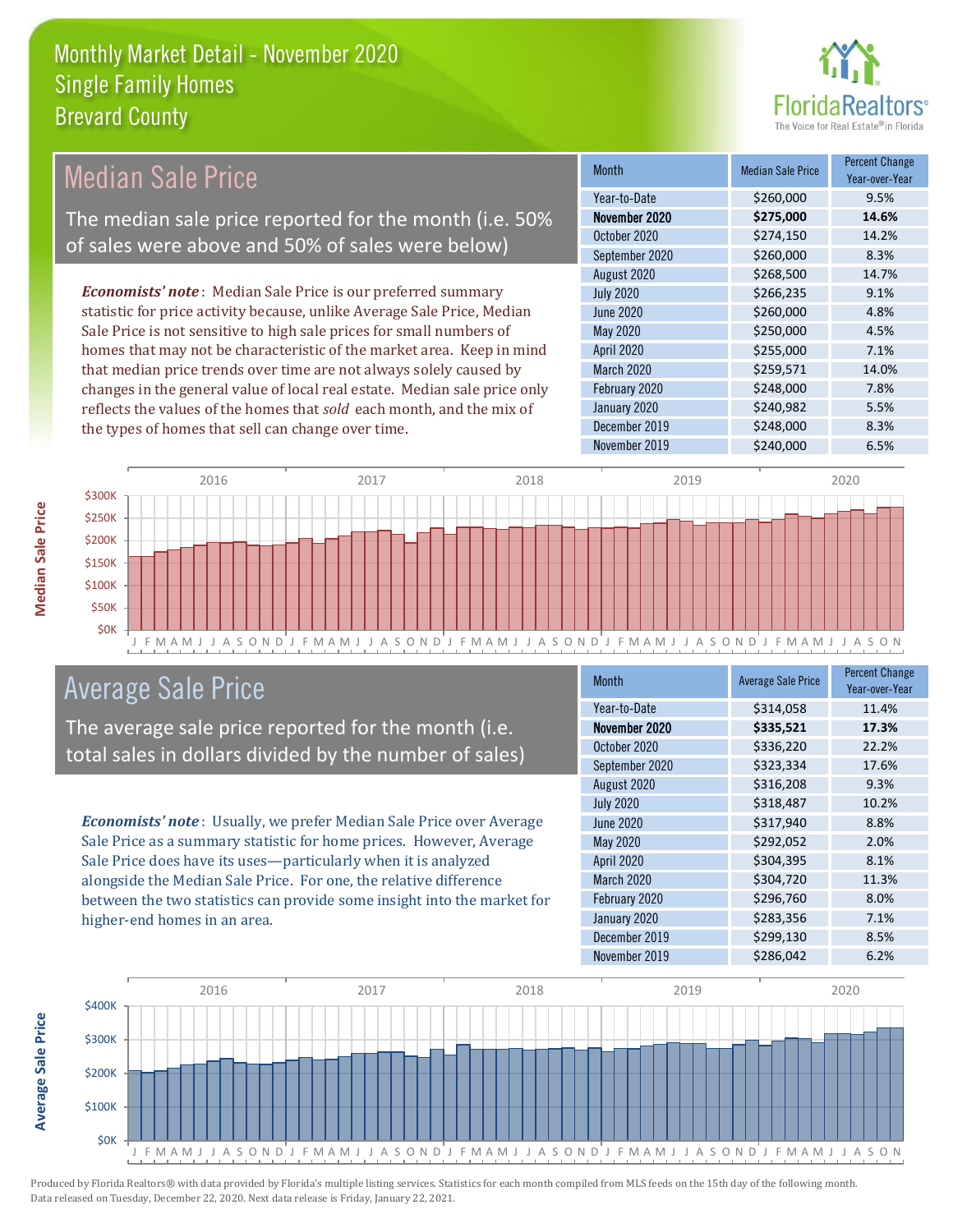

## ollar Volume

The sum of the sale prices for all sales which closed during the month

*Economists' note* : Dollar Volume is simply the sum of all sale prices in a given time period, and can quickly be calculated by multiplying Closed Sales by Average Sale Price. It is a strong indicator of the health of the real estate industry in a market, and is of particular interest to real estate professionals, investors, analysts, and government agencies. Potential home sellers and home buyers, on the other hand, will likely be better served by paying attention to trends in the two components of Dollar Volume (i.e. sales and prices) individually.

| <b>Month</b>      | <b>Dollar Volume</b> | <b>Percent Change</b><br>Year-over-Year |
|-------------------|----------------------|-----------------------------------------|
| Year-to-Date      | \$3.1 Billion        | 18.3%                                   |
| November 2020     | \$299.3 Million      | 30.0%                                   |
| October 2020      | \$346.0 Million      | 70.2%                                   |
| September 2020    | \$324.0 Million      | 52.1%                                   |
| August 2020       | \$313.4 Million      | 14.8%                                   |
| <b>July 2020</b>  | \$383.1 Million      | 34.5%                                   |
| <b>June 2020</b>  | \$333.8 Million      | 23.6%                                   |
| May 2020          | \$209.1 Million      | $-33.4%$                                |
| <b>April 2020</b> | \$233.5 Million      | $-17.0%$                                |
| <b>March 2020</b> | \$300.1 Million      | 21.6%                                   |
| February 2020     | \$206.2 Million      | 12.8%                                   |
| January 2020      | \$169.7 Million      | 23.1%                                   |
| December 2019     | \$267.1 Million      | 29.4%                                   |
| November 2019     | \$230.3 Million      | 25.1%                                   |



# Median Percent of Original List Price Received

The median of the sale price (as a percentage of the original list price) across all properties selling during the month

*Economists' note* : The Median Percent of Original List Price Received is useful as an indicator of market recovery, since it typically rises as buyers realize that the market may be moving away from them and they need to match the selling price (or better it) in order to get a contract on the house. This is usually the last measure to indicate a market has shifted from down to up, so it is what we would call a *lagging* indicator.

| <b>Month</b>      | Med. Pct. of Orig.<br><b>List Price Received</b> | <b>Percent Change</b><br>Year-over-Year |
|-------------------|--------------------------------------------------|-----------------------------------------|
| Year-to-Date      | 97.6%                                            | 1.3%                                    |
| November 2020     | 98.4%                                            | 1.3%                                    |
| October 2020      | 98.1%                                            | 1.6%                                    |
| September 2020    | 98.0%                                            | 1.0%                                    |
| August 2020       | 97.9%                                            | 1.2%                                    |
| <b>July 2020</b>  | 97.4%                                            | 0.9%                                    |
| <b>June 2020</b>  | 97.4%                                            | 0.7%                                    |
| <b>May 2020</b>   | 97.4%                                            | 1.5%                                    |
| April 2020        | 97.6%                                            | 1.8%                                    |
| <b>March 2020</b> | 97.3%                                            | 1.6%                                    |
| February 2020     | 97.1%                                            | 1.9%                                    |
| January 2020      | 96.5%                                            | 1.5%                                    |
| December 2019     | 96.9%                                            | 1.6%                                    |
| November 2019     | 97.1%                                            | 1.1%                                    |



Dollar Volume **Dollar Volume**

**Med. Pct. of Orig.** 

Med. Pct. of Orig.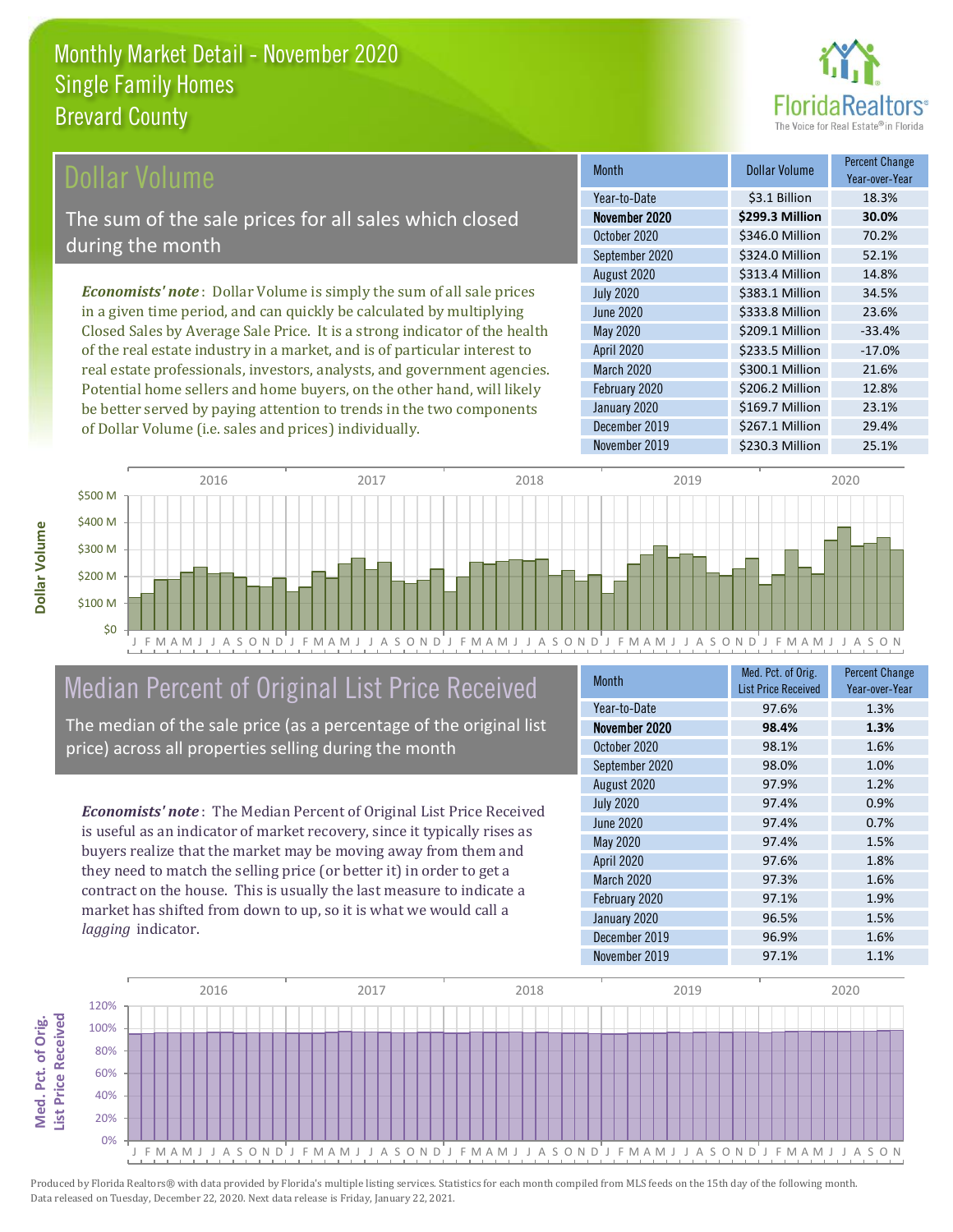

## Median Time to Contract

The median number of days between the listing date and contract date for all Closed Sales during the month

*Economists' note* : Like Time to Sale, Time to Contract is a measure of the length of the home selling process calculated for sales which closed during the month. The difference is that Time to Contract measures the number of days between the initial listing of a property and the signing of the contract which eventually led to the closing of the sale. When the gap between Median Time to Contract and Median Time to Sale grows, it is usually a sign of longer closing times and/or declining numbers of cash sales.

| Month             | <b>Median Time to</b><br>Contract | <b>Percent Change</b><br>Year-over-Year |
|-------------------|-----------------------------------|-----------------------------------------|
| Year-to-Date      | 26 Days                           | $-31.6%$                                |
| November 2020     | 14 Days                           | $-51.7%$                                |
| October 2020      | 19 Days                           | $-50.0%$                                |
| September 2020    | 19 Days                           | $-38.7%$                                |
| August 2020       | 21 Days                           | $-30.0%$                                |
| <b>July 2020</b>  | 30 Days                           | $-6.3%$                                 |
| <b>June 2020</b>  | 38 Days                           | 5.6%                                    |
| May 2020          | 26 Days                           | $-31.6%$                                |
| April 2020        | 20 Days                           | $-51.2%$                                |
| <b>March 2020</b> | 31 Days                           | $-36.7%$                                |
| February 2020     | 38 Days                           | $-33.3%$                                |
| January 2020      | 36 Days                           | $-33.3%$                                |
| December 2019     | 30 Days                           | $-31.8%$                                |
| November 2019     | 29 Days                           | $-25.6%$                                |



## Median Time to Sale

**Median Time to** 

**Median Time to** 

The median number of days between the listing date and closing date for all Closed Sales during the month

*Economists' note* : Time to Sale is a measure of the length of the home selling process, calculated as the number of days between the initial listing of a property and the closing of the sale. *Median* Time to Sale is the amount of time the "middle" property selling this month was on the market. That is, 50% of homes selling this month took *less* time to sell, and 50% of homes took *more* time to sell. Median Time to Sale gives a more accurate picture than Average Time to Sale, which can be skewed upward by small numbers of properties taking an abnormally long time to sell.

| <b>Month</b>      | <b>Median Time to Sale</b> | <b>Percent Change</b><br>Year-over-Year |
|-------------------|----------------------------|-----------------------------------------|
| Year-to-Date      | 72 Days                    | $-8.9%$                                 |
| November 2020     | 60 Days                    | $-10.4%$                                |
| October 2020      | 66 Days                    | $-14.3%$                                |
| September 2020    | 65 Days                    | $-11.0%$                                |
| August 2020       | 67 Days                    | $-5.6%$                                 |
| <b>July 2020</b>  | 75 Days                    | 1.4%                                    |
| <b>June 2020</b>  | 85 Days                    | 13.3%                                   |
| <b>May 2020</b>   | 72 Days                    | $-8.9%$                                 |
| <b>April 2020</b> | 63 Days                    | $-20.3%$                                |
| March 2020        | 75 Days                    | $-16.7%$                                |
| February 2020     | 83 Days                    | $-11.7%$                                |
| January 2020      | 79 Days                    | $-14.1%$                                |
| December 2019     | 69 Days                    | $-15.9%$                                |
| November 2019     | 67 Days                    | $-15.2%$                                |

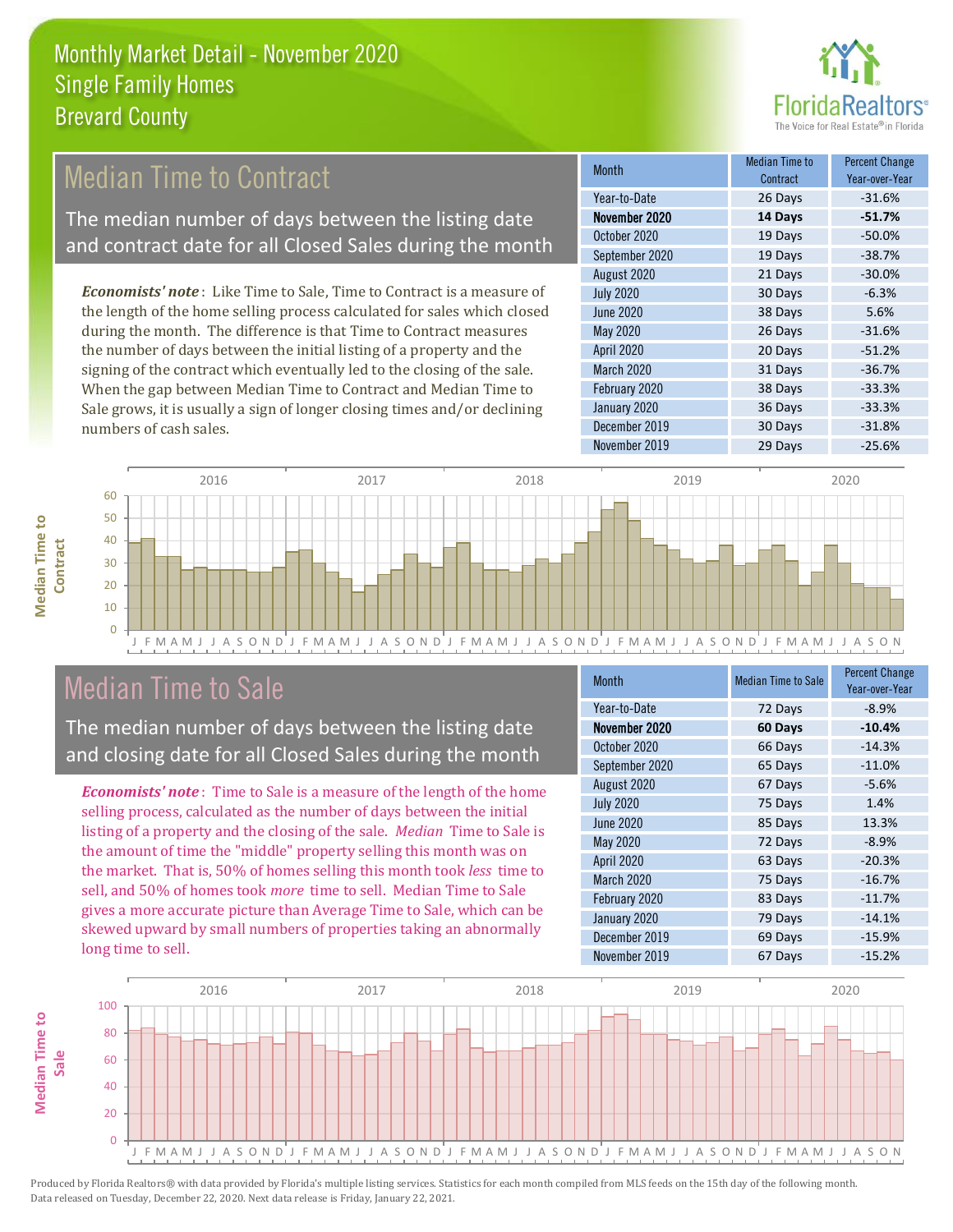

| New Pending Sales                                                              | <b>Month</b>      | <b>New Pending Sales</b> | <b>Percent Change</b><br>Year-over-Year |
|--------------------------------------------------------------------------------|-------------------|--------------------------|-----------------------------------------|
|                                                                                | Year-to-Date      | 11,499                   | 9.4%                                    |
| The number of listed properties that went under                                | November 2020     | 912                      | 10.1%                                   |
| contract during the month                                                      | October 2020      | 1,103                    | 18.0%                                   |
|                                                                                | September 2020    | 1,060                    | 35.2%                                   |
|                                                                                | August 2020       | 1,090                    | 22.1%                                   |
| <b>Economists' note</b> : Because of the typical length of time it takes for a | <b>July 2020</b>  | 1,148                    | 14.2%                                   |
| sale to close, economists consider Pending Sales to be a decent                | June 2020         | 1,290                    | 30.6%                                   |
| indicator of potential future Closed Sales. It is important to bear in         | May 2020          | 1.204                    | 17.8%                                   |
| mind, however, that not all Pending Sales will be closed successfully.         | <b>April 2020</b> | 734                      | $-35.5%$                                |
| So, the effectiveness of Pending Sales as a future indicator of Closed         | March 2020        | 930                      | $-18.8%$                                |
| Sales is susceptible to changes in market conditions such as the               | February 2020     | 1.075                    | 16.2%                                   |



# New Listings

distressed properties for sale.

The number of properties put onto the market during the month

availability of financing for homebuyers and the inventory of

*Economists' note* : New Listings tend to rise in delayed response to increasing prices, so they are often seen as a lagging indicator of market health. As prices rise, potential sellers raise their estimations of value—and in the most recent cycle, rising prices have freed up many potential sellers who were previously underwater on their mortgages. Note that in our calculations, we take care to not include properties that were recently taken off the market and quickly relisted, since these are not really *new* listings.

| <b>Month</b>     | <b>New Listings</b> | <b>Percent Change</b><br>Year-over-Year |
|------------------|---------------------|-----------------------------------------|
| Year-to-Date     | 11,546              | 0.1%                                    |
| November 2020    | 888                 | $-7.4%$                                 |
| October 2020     | 1,144               | 4.8%                                    |
| September 2020   | 1,000               | 10.0%                                   |
| August 2020      | 949                 | $-3.5%$                                 |
| <b>July 2020</b> | 1,132               | 3.8%                                    |
| June 2020        | 993                 | $-2.9%$                                 |
| <b>May 2020</b>  | 1,140               | 1.6%                                    |
| April 2020       | 904                 | $-16.9%$                                |
| March 2020       | 1,216               | 8.5%                                    |
| February 2020    | 1,110               | 4.7%                                    |
| January 2020     | 1,070               | $-1.3%$                                 |
| December 2019    | 750                 | 7.1%                                    |
| November 2019    | 959                 | 1.2%                                    |

November 2019 828 22.8%

January 2020 **12.0%** 953 12.0% December 2019 688 12.4%



Produced by Florida Realtors® with data provided by Florida's multiple listing services. Statistics for each month compiled from MLS feeds on the 15th day of the following month. Data released on Tuesday, December 22, 2020. Next data release is Friday, January 22, 2021.

**New Listings**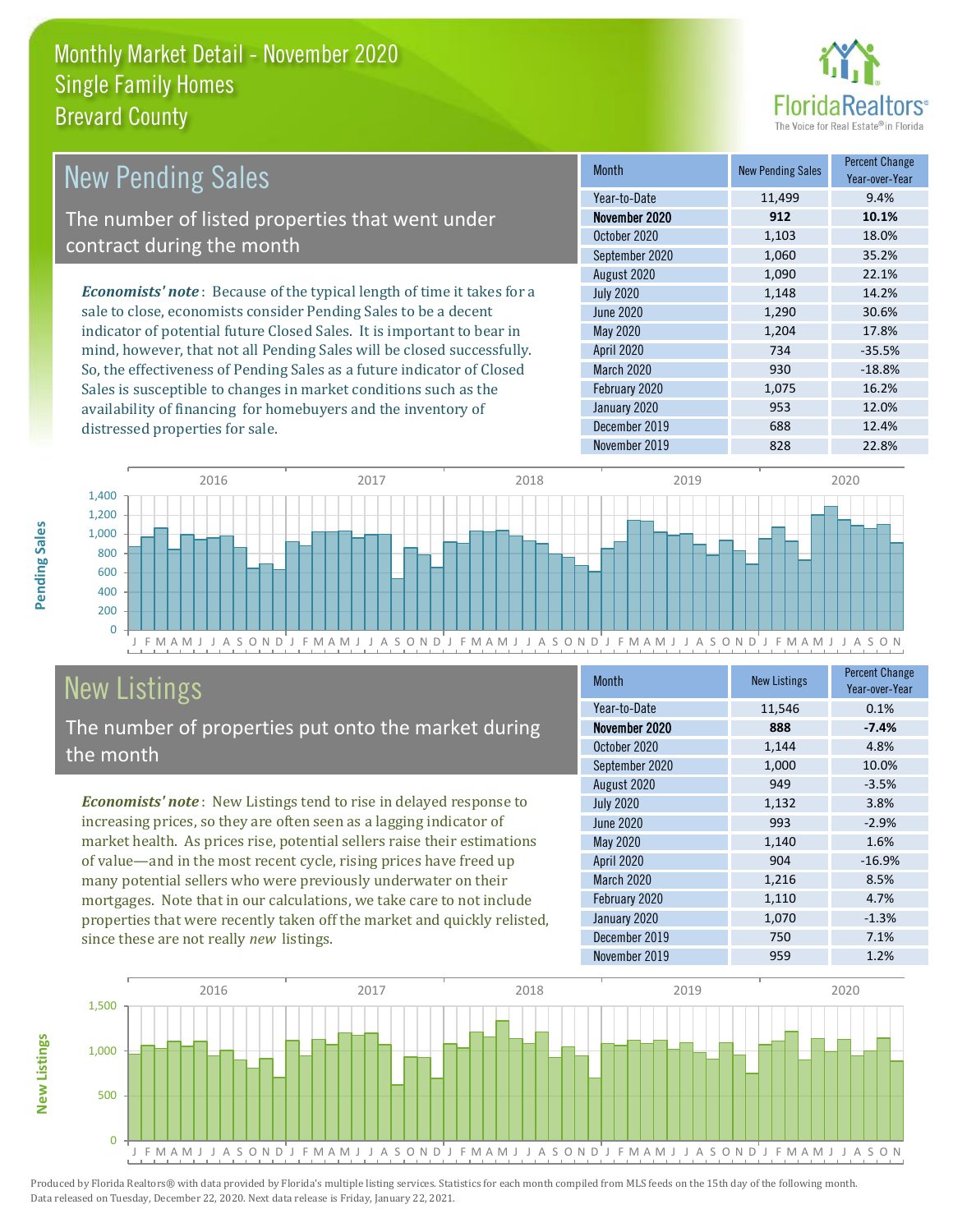

# Inventory (Active Listings) The number of property listings active at the end of the month

*Economists' note* : There are a number of ways to define and calculate Inventory. Our method is to simply count the number of active listings on the last day of the month, and hold this number to compare with the same month the following year. Inventory rises when New Listings are outpacing the number of listings that go off-market (regardless of whether they actually sell). Likewise, it falls when New Listings aren't keeping up with the rate at which homes are going off-market.

| <b>Month</b>             | Inventory | <b>Percent Change</b><br>Year-over-Year |
|--------------------------|-----------|-----------------------------------------|
| <b>YTD (Monthly Avg)</b> | 1,875     | $-26.2%$                                |
| November 2020            | 1,332     | $-42.9%$                                |
| October 2020             | 1,375     | $-41.4%$                                |
| September 2020           | 1,393     | $-39.8%$                                |
| August 2020              | 1,517     | $-34.4%$                                |
| <b>July 2020</b>         | 1,691     | $-29.7%$                                |
| <b>June 2020</b>         | 1,767     | $-27.4%$                                |
| May 2020                 | 2,220     | $-13.0%$                                |
| April 2020               | 2,436     | $-5.8%$                                 |
| <b>March 2020</b>        | 2,387     | $-13.8%$                                |
| February 2020            | 2,238     | $-24.2%$                                |
| January 2020             | 2,272     | $-22.9%$                                |
| December 2019            | 2,235     | $-20.4%$                                |
| November 2019            | 2,332     | $-20.1%$                                |



# Months Supply of Inventory

An estimate of the number of months it will take to deplete the current Inventory given recent sales rates

*Economists' note* : MSI is a useful indicator of market conditions. The benchmark for a balanced market (favoring neither buyer nor seller) is 5.5 months of inventory. Anything higher is traditionally a buyers' market, and anything lower is a sellers' market. There is no single accepted way of calculating MSI. A common method is to divide current Inventory by the most recent month's Closed Sales count, but this count is a usually poor predictor of future Closed Sales due to seasonal cycles. To eliminate seasonal effects, we use the 12-month average of monthly Closed Sales instead.

| <b>Month</b>             | <b>Months Supply</b> | <b>Percent Change</b><br>Year-over-Year |
|--------------------------|----------------------|-----------------------------------------|
| <b>YTD (Monthly Avg)</b> | 2.0                  | $-35.5%$                                |
| November 2020            | 1.5                  | $-46.4%$                                |
| October 2020             | 1.5                  | $-46.4%$                                |
| September 2020           | 1.6                  | $-42.9%$                                |
| August 2020              | 1.8                  | $-35.7%$                                |
| <b>July 2020</b>         | 2.0                  | $-31.0%$                                |
| June 2020                | 2.1                  | $-27.6%$                                |
| May 2020                 | 2.7                  | $-10.0%$                                |
| April 2020               | 2.9                  | $-6.5%$                                 |
| <b>March 2020</b>        | 2.7                  | $-20.6%$                                |
| February 2020            | 2.6                  | $-27.8%$                                |
| January 2020             | 2.6                  | $-27.8%$                                |
| December 2019            | 2.6                  | $-23.5%$                                |
| November 2019            | 2.8                  | $-20.0%$                                |

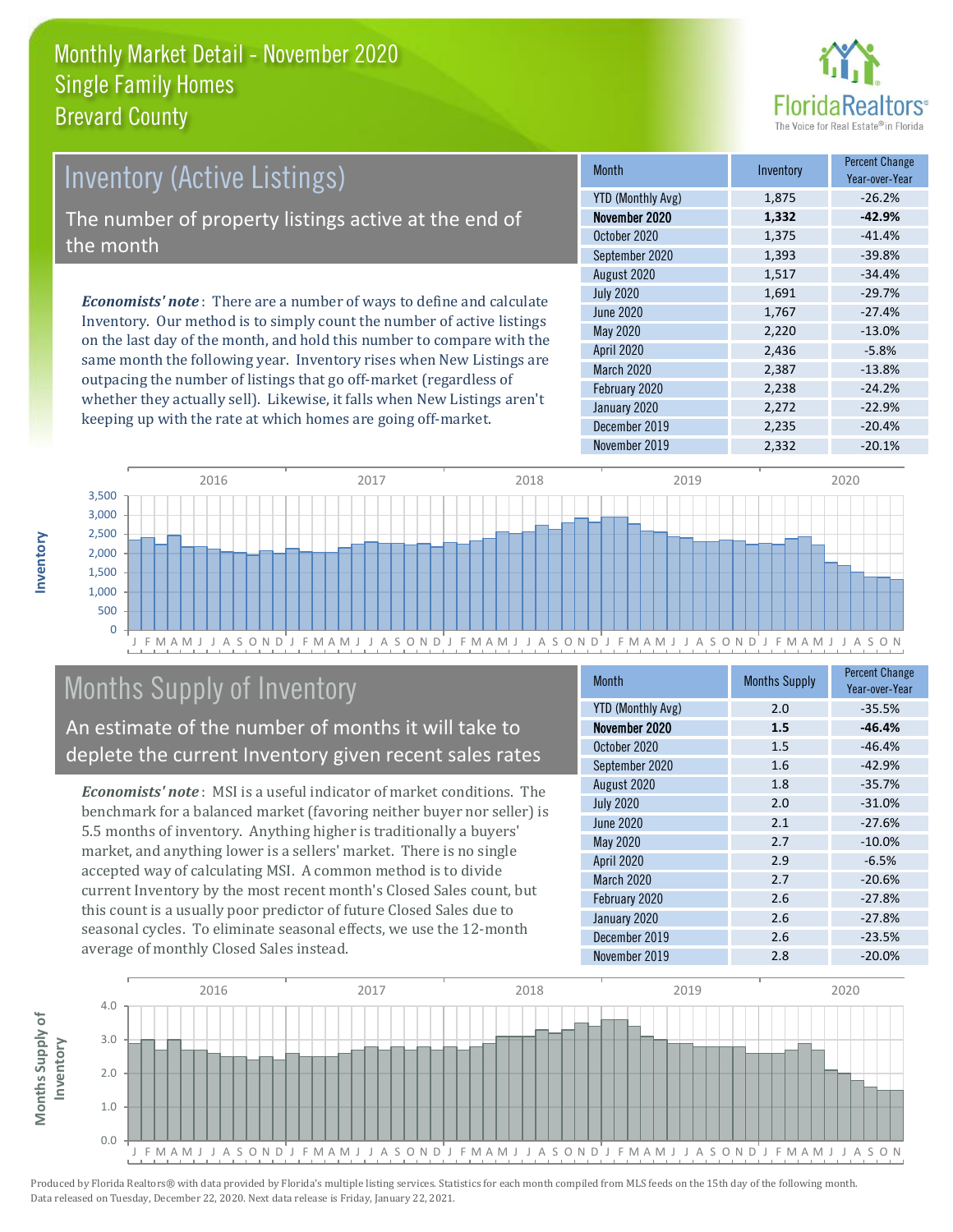

| <b>Closed Sales by Sale Price</b>                                                                                                                                                                                                                                                                                                                                                                                                                                                                                                                                            | Sale Price            | <b>Closed Sales</b> | <b>Percent Change</b><br>Year-over-Year |
|------------------------------------------------------------------------------------------------------------------------------------------------------------------------------------------------------------------------------------------------------------------------------------------------------------------------------------------------------------------------------------------------------------------------------------------------------------------------------------------------------------------------------------------------------------------------------|-----------------------|---------------------|-----------------------------------------|
|                                                                                                                                                                                                                                                                                                                                                                                                                                                                                                                                                                              | Less than \$50,000    |                     | $-66.7%$                                |
| The number of sales transactions which closed during                                                                                                                                                                                                                                                                                                                                                                                                                                                                                                                         | $$50,000 - $99,999$   | 9                   | $-59.1%$                                |
| the month                                                                                                                                                                                                                                                                                                                                                                                                                                                                                                                                                                    | $$100,000 - $149,999$ | 38                  | $-38.7%$                                |
| <b>Economists' note:</b> Closed Sales are one of the simplest—yet most<br>important-indicators for the residential real estate market. When<br>comparing Closed Sales across markets of different sizes, we<br>recommend comparing the percent changes in sales rather than the<br>number of sales. Closed Sales (and many other market metrics) are<br>affected by seasonal cycles, so actual trends are more accurately<br>represented by year-over-year changes (i.e. comparing a month's sales<br>to the amount of sales in the same month in the previous year), rather | $$150,000 - $199,999$ | 127                 | $-27.4%$                                |
|                                                                                                                                                                                                                                                                                                                                                                                                                                                                                                                                                                              | \$200,000 - \$249,999 | 176                 | 6.7%                                    |
|                                                                                                                                                                                                                                                                                                                                                                                                                                                                                                                                                                              | \$250,000 - \$299,999 | 154                 | 23.2%                                   |
|                                                                                                                                                                                                                                                                                                                                                                                                                                                                                                                                                                              | \$300,000 - \$399,999 | 177                 | 39.4%                                   |
|                                                                                                                                                                                                                                                                                                                                                                                                                                                                                                                                                                              | \$400,000 - \$599,999 | 133                 | 56.5%                                   |
|                                                                                                                                                                                                                                                                                                                                                                                                                                                                                                                                                                              | $$600,000 - $999,999$ | 61                  | 90.6%                                   |
| than changes from one month to the next.                                                                                                                                                                                                                                                                                                                                                                                                                                                                                                                                     | \$1,000,000 or more   | 16                  | 77.8%                                   |
| November 2019<br>November 2020<br>∩∩ר                                                                                                                                                                                                                                                                                                                                                                                                                                                                                                                                        |                       |                     | ാററ                                     |



## Median Time to Contract by Sale Price The median number of days between the listing date and contract date for all Closed Sales during the month

*Economists' note* : Like Time to Sale, Time to Contract is a measure of the length of the home selling process calculated for sales which closed during the month. The difference is that Time to Contract measures the number of days between the initial listing of a property and the signing of the contract which eventually led to the closing of the sale. When the gap between Median Time to Contract and Median Time to Sale grows, it is usually a sign of longer closing times and/or declining numbers of cash sales.

| <b>Sale Price</b>     | <b>Median Time to</b><br>Contract | <b>Percent Change</b><br>Year-over-Year |
|-----------------------|-----------------------------------|-----------------------------------------|
| Less than \$50,000    | 23 Days                           | 187.5%                                  |
| $$50,000 - $99,999$   | 13 Days                           | 0.0%                                    |
| $$100,000 - $149,999$ | 20 Days                           | $-13.0%$                                |
| $$150,000 - $199,999$ | 12 Days                           | $-50.0\%$                               |
| \$200,000 - \$249,999 | 13 Days                           | $-43.5%$                                |
| \$250,000 - \$299,999 | 11 Days                           | $-57.7%$                                |
| \$300,000 - \$399,999 | 14 Days                           | $-46.2%$                                |
| \$400,000 - \$599,999 | 14 Days                           | $-74.1%$                                |
| \$600,000 - \$999,999 | 43 Days                           | $-40.3%$                                |
| \$1,000,000 or more   | 22 Days                           | $-92.6%$                                |



Produced by Florida Realtors® with data provided by Florida's multiple listing services. Statistics for each month compiled from MLS feeds on the 15th day of the following month. Data released on Tuesday, December 22, 2020. Next data release is Friday, January 22, 2021.

**Median Time to Contract**

**Median Time to Contract**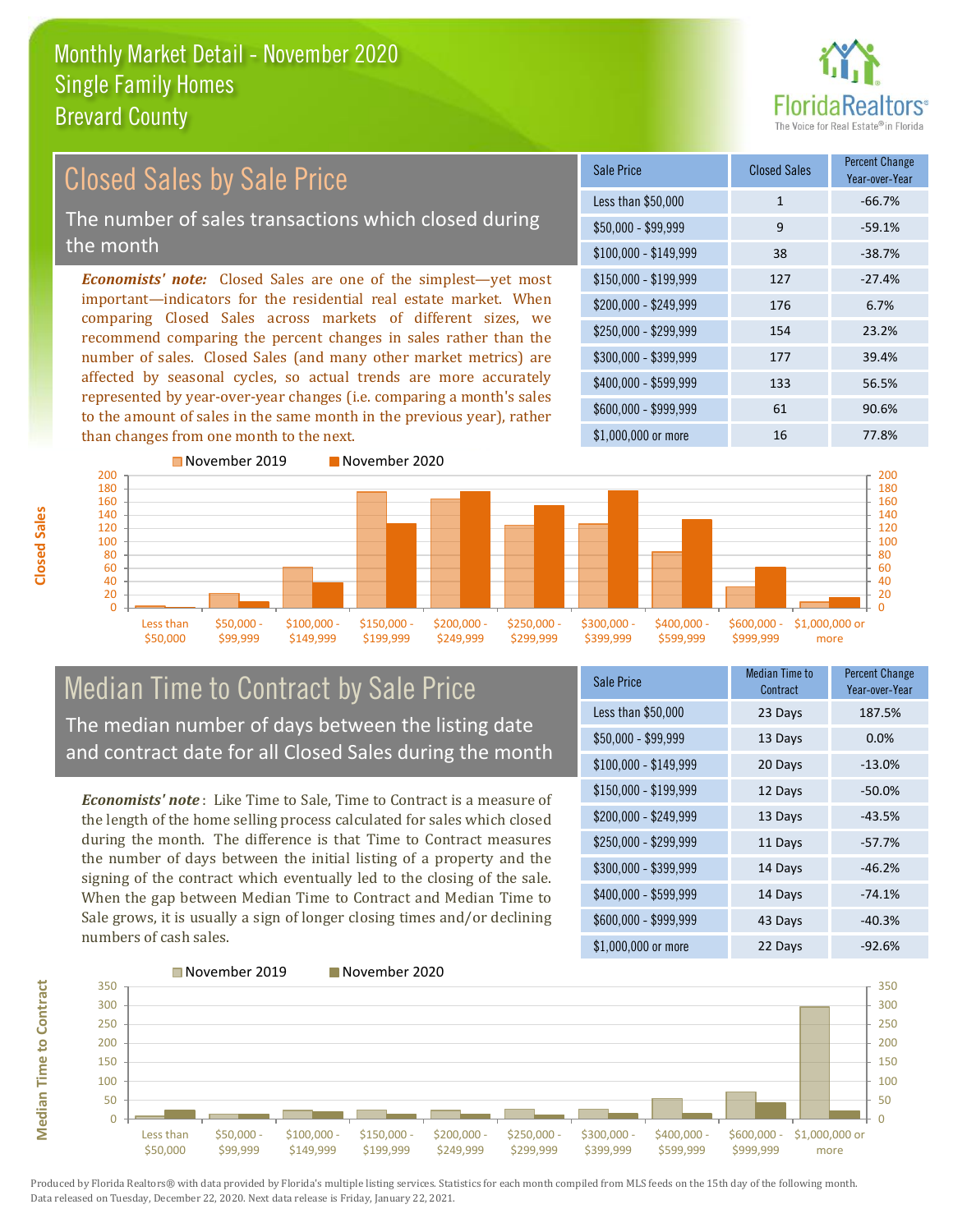

### New Listings by Initial Listing Price The number of properties put onto the market during the month

*Economists' note:* New Listings tend to rise in delayed response to increasing prices, so they are often seen as a lagging indicator of market health. As prices rise, potential sellers raise their estimations of value—and in the most recent cycle, rising prices have freed up many potential sellers who were previously underwater on their mortgages. Note that in our calculations, we take care to not include properties that were recently taken off the market and quickly relisted, since these are not really *new* listings.

| <b>Initial Listing Price</b> | <b>New Listings</b> | <b>Percent Change</b><br>Year-over-Year |
|------------------------------|---------------------|-----------------------------------------|
| Less than \$50,000           | 0                   | $-100.0%$                               |
| $$50,000 - $99,999$          | 15                  | $-16.7%$                                |
| $$100,000 - $149,999$        | 28                  | $-63.2%$                                |
| $$150,000 - $199,999$        | 118                 | $-32.6%$                                |
| \$200,000 - \$249,999        | 191                 | 7.9%                                    |
| $$250,000 - $299,999$        | 179                 | 27.9%                                   |
| \$300,000 - \$399,999        | 187                 | $-2.6%$                                 |
| \$400,000 - \$599,999        | 108                 | 2.9%                                    |
| \$600,000 - \$999,999        | 46                  | $-23.3%$                                |
| \$1,000,000 or more          | 16                  | 6.7%                                    |



## Inventory by Current Listing Price The number of property listings active at the end of the month

*Economists' note* : There are a number of ways to define and calculate Inventory. Our method is to simply count the number of active listings on the last day of the month, and hold this number to compare with the same month the following year. Inventory rises when New Listings are outpacing the number of listings that go off-market (regardless of whether they actually sell). Likewise, it falls when New Listings aren't keeping up with the rate at which homes are going off-market.

| <b>Current Listing Price</b> | Inventory     | <b>Percent Change</b><br>Year-over-Year |
|------------------------------|---------------|-----------------------------------------|
| Less than \$50,000           | $\mathcal{P}$ | 0.0%                                    |
| $$50,000 - $99,999$          | 13            | $-65.8%$                                |
| $$100,000 - $149,999$        | 38            | $-72.1%$                                |
| $$150,000 - $199,999$        | 138           | $-57.0%$                                |
| \$200,000 - \$249,999        | 221           | $-36.3%$                                |
| \$250,000 - \$299,999        | 253           | $-21.4%$                                |
| \$300,000 - \$399,999        | 253           | $-35.1%$                                |
| $$400,000 - $599,999$        | 196           | $-52.7%$                                |
| \$600,000 - \$999,999        | 137           | $-46.1%$                                |
| \$1,000,000 or more          | 81            | $-25.0%$                                |



Produced by Florida Realtors® with data provided by Florida's multiple listing services. Statistics for each month compiled from MLS feeds on the 15th day of the following month. Data released on Tuesday, December 22, 2020. Next data release is Friday, January 22, 2021.

**Inventory**